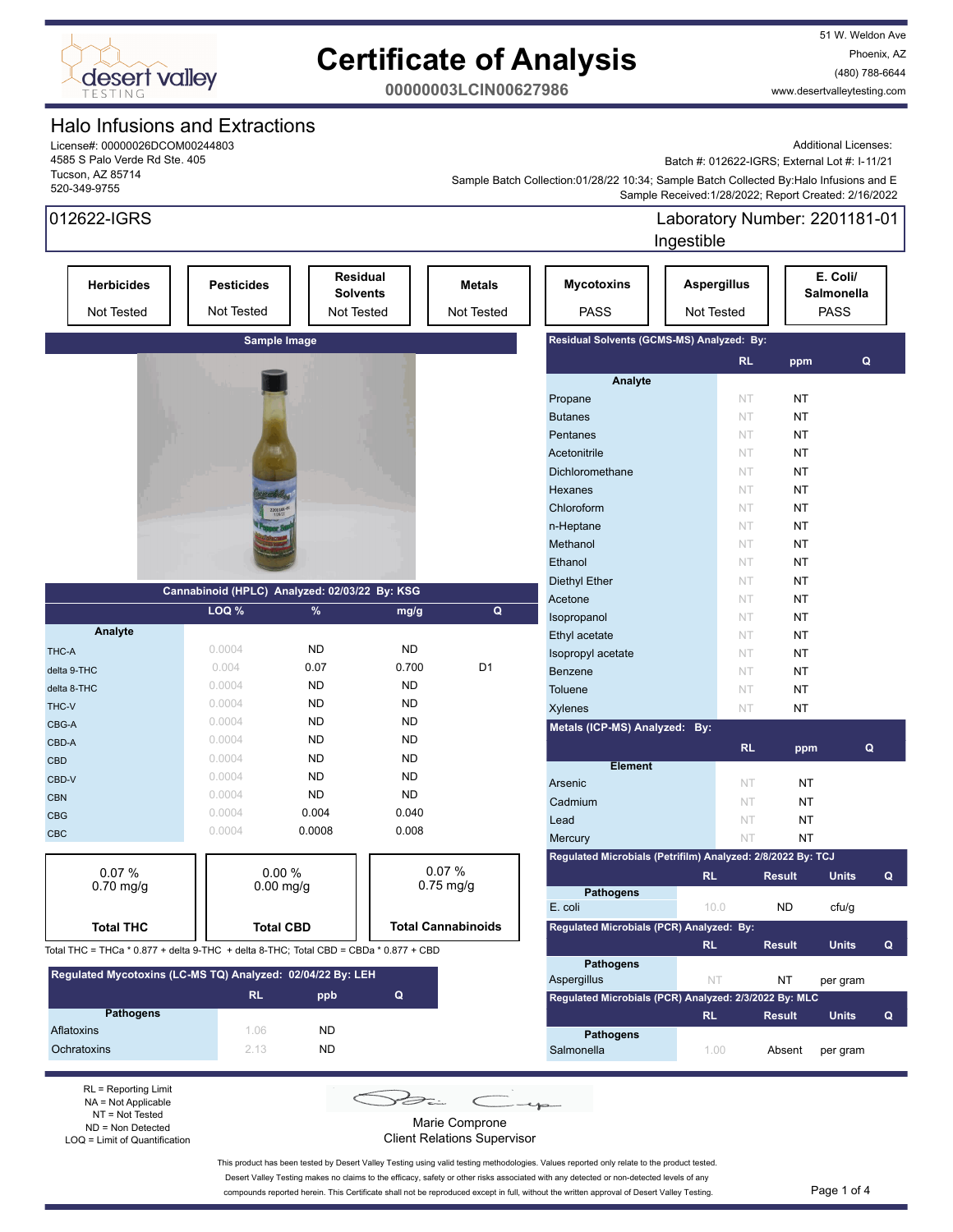

51 W. Weldon Ave Phoenix, AZ (480) 788-6644 www.desertvalleytesting.com

Additional Licenses:

**00000003LCIN00627986**

## Halo Infusions and Extractions

License#: 00000026DCOM00244803 4585 S Palo Verde Rd Ste. 405 Tucson, AZ 85714 520-349-9755

## 012622-IGRS

Batch #: 012622-IGRS; External Lot #: I-11/21

Laboratory Number: 2201181-01

 Sample Received:1/28/2022; Report Created: 2/16/2022 Sample Batch Collection:01/28/22 10:34; Sample Batch Collected By:Halo Infusions and E

### **Analyte Analyte RL ppm RL ppm Pesticides (LC-MS TQ) Analyzed: By: Q Q** Acephate NT NT NT Acequinocyl NT NT Acetamiprid NT NT NT Aldicarb NT NT NT Azoxystrobin NT NT NT Bifenthrin NT NT NT Boscalid NT NT NT Carbaryl NT NT NT Carbofuran NT NT NT Chlorpyrifos NT NT **Diazinon NT NT NT Dimethoate** NT NT Ethoprophos NT NT NT Etofenprox NT NT Etoxazole NT NT NT Fenoxycarb NT NT **Fenpyroximate E NT NT NT Flonicamid NT NT NT Fludioxonil NT NT NT Hexythiazox NT NT NT** Imazalil NT NT NT Imidacloprid NT NT Kresoxim-methyl NT NT NT Malathion NT NT **Metalaxyl NT NT NT Methiocarb** NT **NT Methomyl NT NT NT Myclobutanil NT NT NT Naled NT NT NT Oxamyl NT NT NT** Piperonyl butoxide NT NT **NT** Propiconazole NT NT Propoxure NT NT NT Spiromesifen NT NT Spirotetramat NT NT NT Spiroxamine NT NT Tebuconazole **NT NT Thiacloprid NT NT NT** Thiamethoxam NT NT NT Trifloxystrobin NT NT Abamectin NT NT **NT** Bifenazate NT NT Chlorantraniliprole NT NT NT Clofentezine NT NT Cyfluthrin NT NT NT Cypermethrin NT NT Daminozide NT NT NT DDVP (Dichlorvos) NT NT **Fipronil NT NT NT Paclobutrazol NT NT Permethrins NT NT NT Phosmet NT NT NT Prallethrin NT NT NT Pyrethrins NT NT NT** Pyridaben NT NT NT Spinosad NT NT Chlorfenapyr NT NT Ingestible

#### **RL ppm Herbicides (LC-MS TQ) Analyzed: By: Q**

**Analyte** Pendimethalin NT NT NT

RL = Reporting Limit NA = Not Applicable NT = Not Tested ND = Non Detected LOQ = Limit of Quantification

B  $\subset$ 

Marie Comprone Client Relations Supervisor

This product has been tested by Desert Valley Testing using valid testing methodologies. Values reported only relate to the product tested. Desert Valley Testing makes no claims to the efficacy, safety or other risks associated with any detected or non-detected levels of any compounds reported herein. This Certificate shall not be reproduced except in full, without the written approval of Desert Valley Testing. Page 2 of 4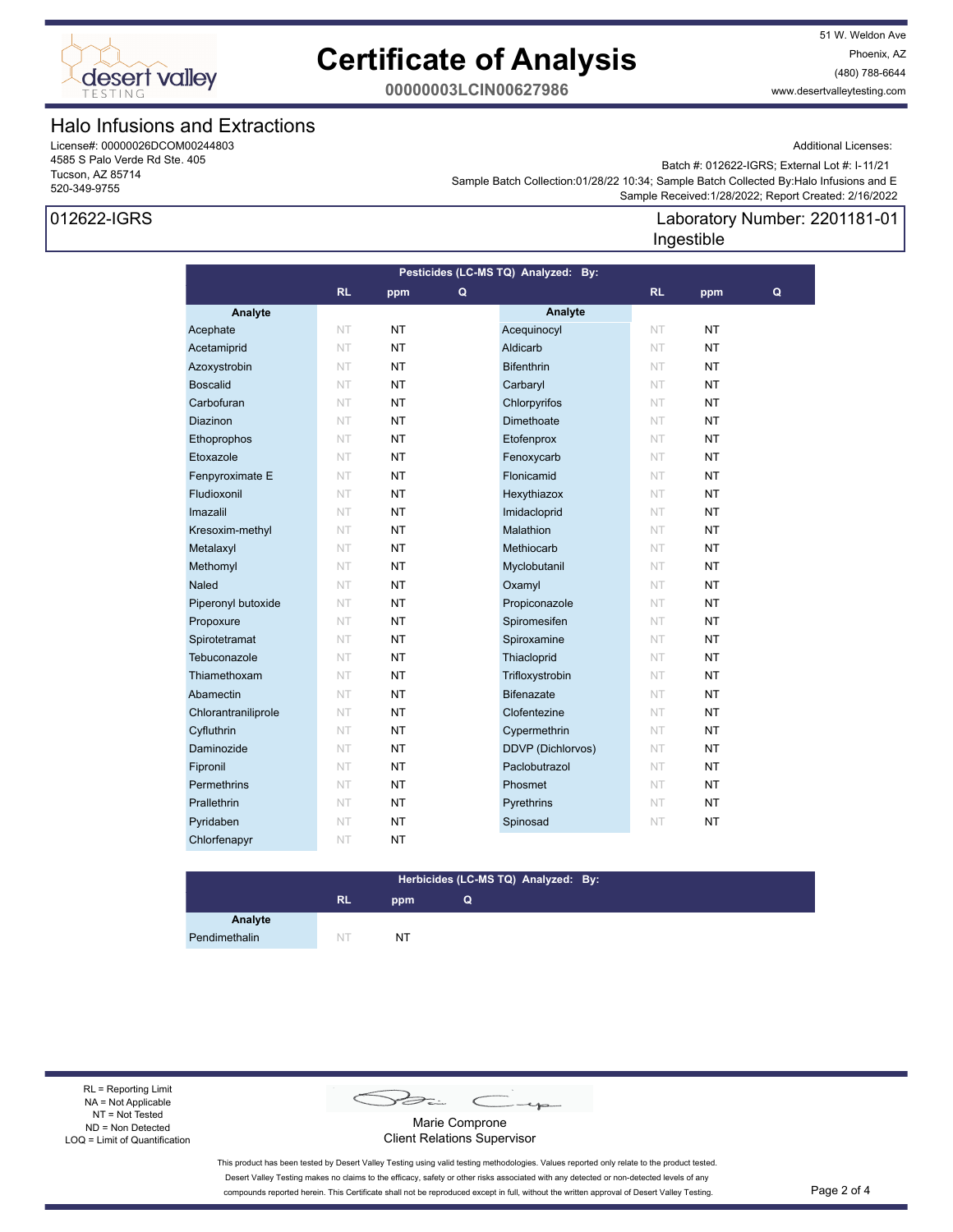

51 W. Weldon Ave Phoenix, AZ (480) 788-6644 www.desertvalleytesting.com

**00000003LCIN00627986**

## Halo Infusions and Extractions

License#: 00000026DCOM00244803 4585 S Palo Verde Rd Ste. 405 Tucson, AZ 85714

Additional Licenses:

Batch #: 012622-IGRS; External Lot #: I-11/21

Laboratory Number: 2201181-01

Sample Batch Collection.0 (1/26/22 To:34, Sample Batch Collection 2012)<br>Sample Received:1/28/2022; Report Created: 2/16/2022 Sample Batch Collection:01/28/22 10:34; Sample Batch Collected By:Halo Infusions and E

Ingestible

## 012622-IGRS

| Non-Regulated Microbials (PetriFilms) Analyzed: By: |           |               |              |   |  |
|-----------------------------------------------------|-----------|---------------|--------------|---|--|
|                                                     | <b>RL</b> | <b>Result</b> | <b>Units</b> | Q |  |
| <b>Pathogens</b>                                    |           |               |              |   |  |
| <b>Total Coliform</b>                               | <b>NT</b> | NT            | cfu/q        |   |  |
| Yeast                                               | NT        | NT            | cfu/q        |   |  |
| Mold                                                | <b>NT</b> | NT            | ctu/g        |   |  |
| Aerobic Bacteria                                    | NT        | NΤ            | cfu/q        |   |  |
| Enterobacteria                                      | NT        | NT            | ctu/g        |   |  |
|                                                     |           |               |              |   |  |

| Water Activity (Moisture Reacter) Analyzed: By: |    |           |   |  |  |  |
|-------------------------------------------------|----|-----------|---|--|--|--|
|                                                 |    | <b>AW</b> | Q |  |  |  |
| Compound                                        |    |           |   |  |  |  |
| <b>Water Activity</b>                           |    | NT        |   |  |  |  |
| Moisture (Drying Oven) Analyzed: By:            |    |           |   |  |  |  |
|                                                 |    | $\%$      | Q |  |  |  |
| <b>Compound</b>                                 |    |           |   |  |  |  |
| <b>Percent Moisture</b>                         | NT | NT        |   |  |  |  |
| pH Test (HannHI11310) Analyzed: By:             |    |           |   |  |  |  |
|                                                 |    | <b>NA</b> | Q |  |  |  |
| Compound                                        |    |           |   |  |  |  |
| рH                                              |    | NT        |   |  |  |  |

|                             | Terpenes (GCMS-MS) Analyzed: | By:           |   |
|-----------------------------|------------------------------|---------------|---|
|                             | mg/g                         | $\frac{9}{6}$ | Q |
| Compound                    |                              |               |   |
| alpha-Bisabolol             | <b>NT</b>                    | NT            |   |
| (-)-Borneol and (+)-Borneol | <b>NT</b>                    | <b>NT</b>     |   |
| Camphene                    | <b>NT</b>                    | NΤ            |   |
| Camphor                     | NT                           | NΤ            |   |
| beta-Caryophyllene          | NT                           | NT            |   |
| trans-Caryophyllene         | <b>NT</b>                    | <b>NT</b>     |   |
| Caryophyllene Oxide         | <b>NT</b>                    | NT            |   |
| alpha-Cedrene               | <b>NT</b>                    | NT            |   |
| Cedrol                      | <b>NT</b>                    | NT            |   |
| Endo-fenchyl Alcohol        | <b>NT</b>                    | <b>NT</b>     |   |
| Eucalyptol                  | <b>NT</b>                    | NT            |   |
| Fenchone                    | <b>NT</b>                    | NT            |   |
| Geraniol                    | NT                           | NΤ            |   |
| Geranyl acetate             | NT                           | NT            |   |
| Guaiol                      | <b>NT</b>                    | NT            |   |
| Hexahydrothymol             | <b>NT</b>                    | NT            |   |
| alpha-Humulene              | <b>NT</b>                    | NT            |   |
| Isoborneol                  | <b>NT</b>                    | <b>NT</b>     |   |
| Isopulegol                  | <b>NT</b>                    | NT            |   |
| Limonene                    | <b>NT</b>                    | NΤ            |   |
| Linalool                    | NT                           | NΤ            |   |
| p-Mentha-1,5-diene          | NT                           | NΤ            |   |
| beta-Myrcene                | <b>NT</b>                    | NT            |   |
| trans-Nerolidol             | <b>NT</b>                    | NT            |   |
| Ocimene                     | <b>NT</b>                    | NT            |   |
| alpha-Pinene                | <b>NT</b>                    | <b>NT</b>     |   |
| beta-Pinene                 | NT                           | <b>NT</b>     |   |
| Pulegone                    | ΝT                           | NT            |   |
| Sabinene                    | NT                           | NΤ            |   |
| Sabinene Hydrate            | NT                           | NΤ            |   |
| gamma-Terpinene             | NT                           | NT            |   |
| alpha-Terpinene             | <b>NT</b>                    | <b>NT</b>     |   |
| 3-Carene                    | <b>NT</b>                    | NT            |   |
| <b>Terpineol</b>            | <b>NT</b>                    | NT            |   |
| <b>Terpinolene</b>          | <b>NT</b>                    | <b>NT</b>     |   |
| Valencene                   | <b>NT</b>                    | <b>NT</b>     |   |
| <b>Nerol</b>                | <b>NT</b>                    | NT            |   |
| cis-Nerolidol               | NT                           | NΤ            |   |
| <b>Total Terpenes</b>       | NT                           | NT            |   |

#### RL = Reporting Limit NA = Not Applicable NT = Not Tested ND = Non Detected LOQ = Limit of Quantification

Sain C

Marie Comprone Client Relations Supervisor

This product has been tested by Desert Valley Testing using valid testing methodologies. Values reported only relate to the product tested. Desert Valley Testing makes no claims to the efficacy, safety or other risks associated with any detected or non-detected levels of any compounds reported herein. This Certificate shall not be reproduced except in full, without the written approval of Desert Valley Testing. Page 3 of 4